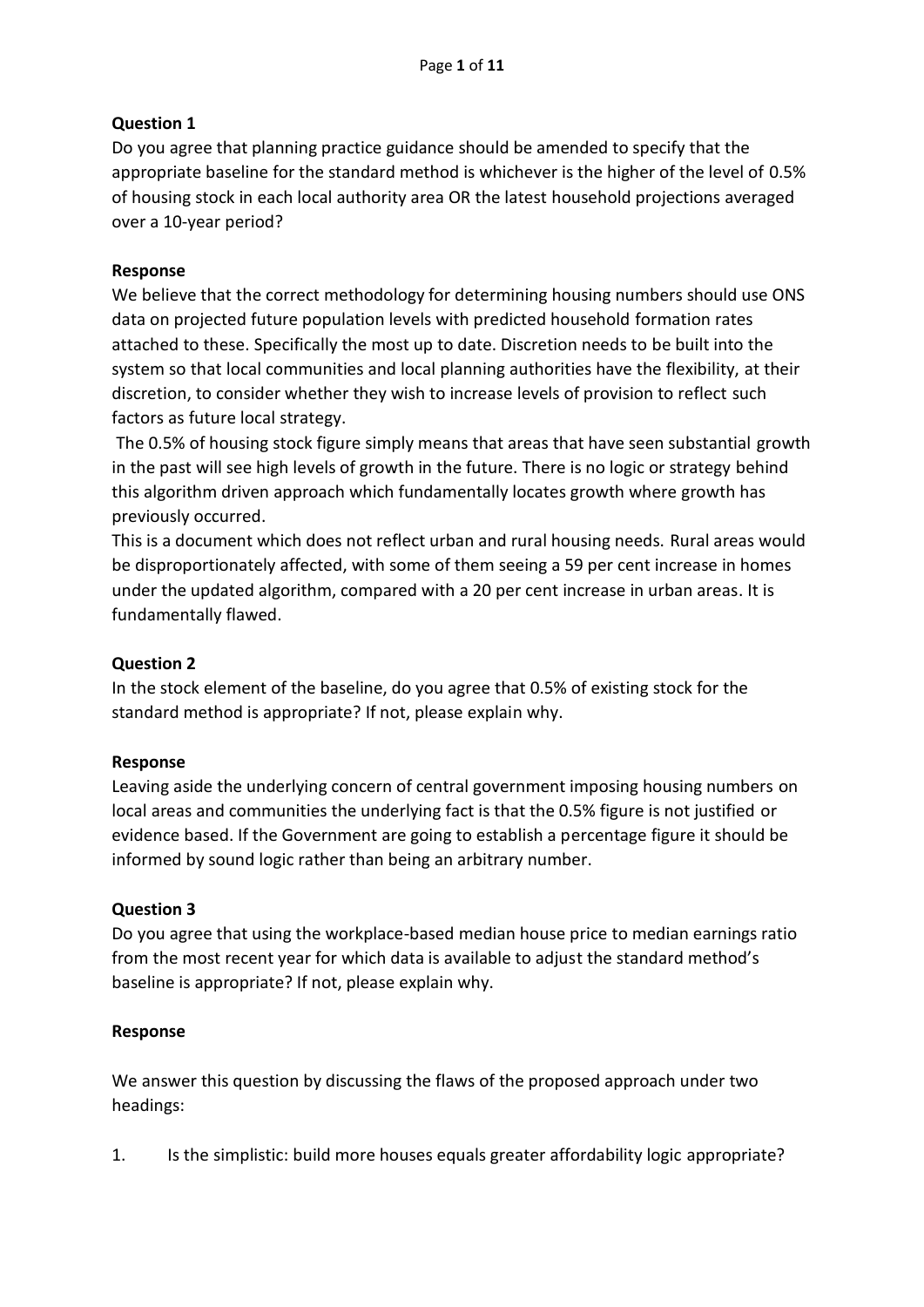2. Does the algorithm pass the sanity check i.e. does it produce sensible and sustainable answers when realistic number are feed into it?

# **1. The logic: will further increases in house building make them more affordable?**

East Devon is an attractive place for retirement so house prices are influenced by the relative affluence of potential retirees who can out bid the relatively low paid local house purchaser. In East Devon the 65+ population has reached 30%, and locally (e.g. in Sidmouth and Seaton) 40%. The figure for England is around 17%. We already have a significant proportion of second home owners hollowing out communities. The 2018 ONS comparison of median weekly earnings of those in full time employment shows employees in East Devon on £476, where the national average is £569. HMRC data, however, may reflect more accurately the impact of seasonal work: the average employee in East Devon took home £19,100 before tax in FY 2016/17. The median income across the UK is 24% more at £23,600. Our fear is that the service based economy in East Devon will be badly hit in the post Covid 19 economic conditions and comparative wages will fall further.

An extensive study conducted by CPRE Devon in 2018 provides us with the ratio of lower quartile house prices to lower quartile earnings (the commonly used measure of affordability). The Devon average is 8.4 (England 7.2) and the East Devon average has been consistently over 10 for the last decade, despite the fact, explained below, that we have a local plan built on an assumption of job growth that hasn't materialised

The Devon CPRE study also shows that 35% more houses are planned over the next 10 years than are required for anticipated population growth and inward migration. Most of these will be built on high quality agricultural green field sites. New-build homes, on average, cost more than existing homes. The average priced new build is 18%, and a lower quartile new build is 27% more expensive than an existing home.

There is no "planning blight" in Devon, especially not in East Devon. The evidence points to the fact that the private sector has not been able or willing to build the affordable homes needed. Subsequent viability assessments have often led to the loss of the affordables promised at the time of planning approval.

For example, at the start of the East Devon local planning process in 2011, the Budleigh Salterton Town Council agreed to re-designate a site outside the Built-Up Area Boundary, but within the protected AONB, the primary objective of the scheme to provide affordable housing for local people, but with some open market houses needed to keep the cost of the affordable houses down. 62 houses with 42 of these to be affordable was approved by the council with assurances from the developer that funding was available. These 42 affordables were reduced to 24 in 2016 and then to just 5 in 2018. This is not an isolated case.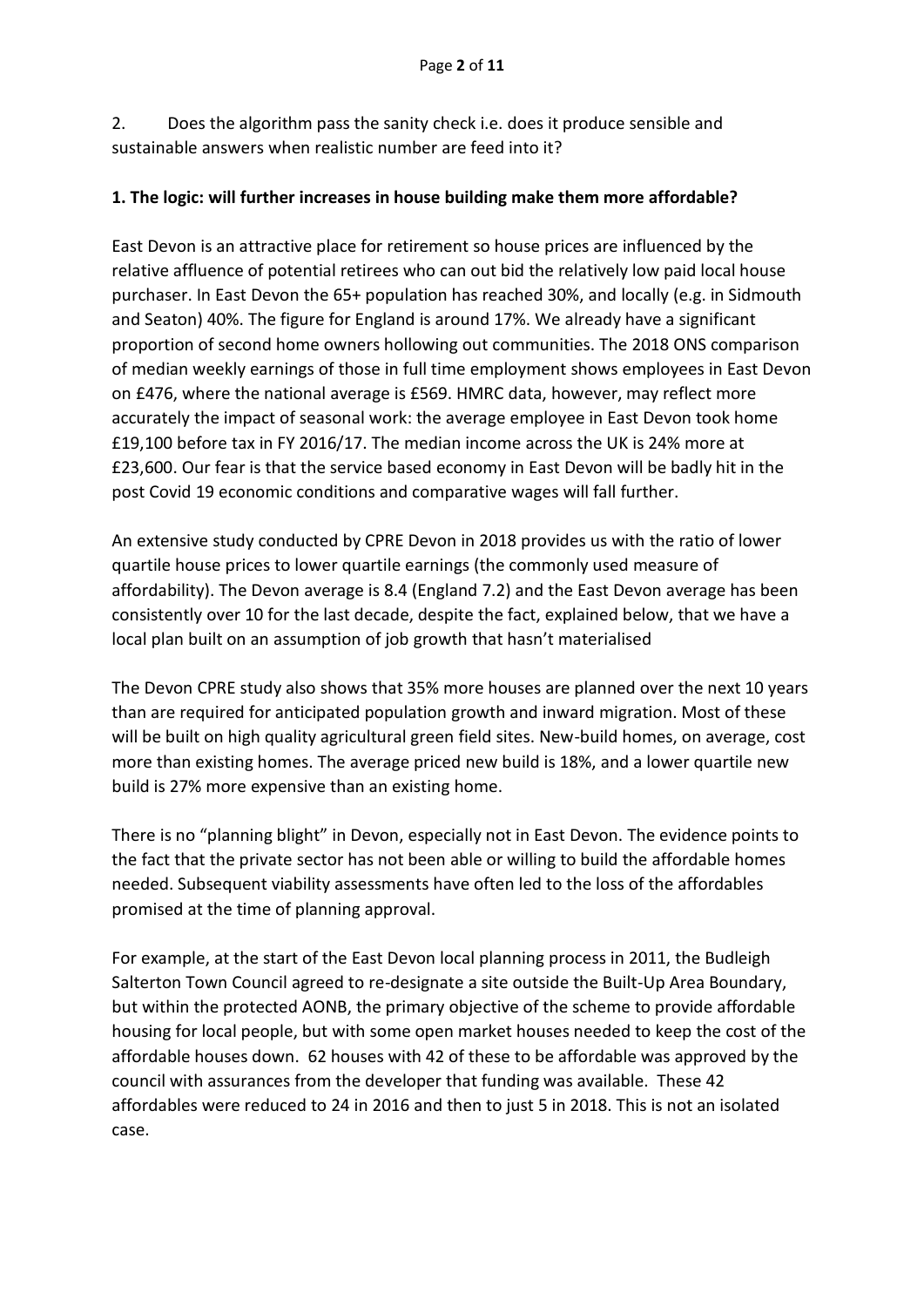Low earnings are the major factor in affordability. We are building plenty of houses but not the right sort in the right places. We believe that developers control the through build out rate

Much more attention should be given to Government actions and interventions that could be relevant in establishing a more equitable housing market. Building more houses is likely to have a negligible impact on houses prices compared to other interventions the Government could undertake. The comparative cost of renting should also be taken into account in determining appropriate levels of house building.

We quote from Sir Oliver Letwin, March 2018:

*"The fundamental driver of build out rates once detailed planning permission is granted for large sites appears to be the 'absorption rate' – the rate at which newly constructed homes can be sold into (or are believed by the house-builder to be able to be sold successfully into) the local market without materially disturbing the market price. The absorption rate of homes sold on the site appears, in turn, to be largely determined at present by the type of home being constructed (when 'type' includes size, design, context and tenure) and the pricing of the new homes built. The principal reason why house-builders are in a position to exercise control over these key drivers of sales rates appears to be that there are limited opportunities for rivals to enter large sites and compete for customers by offering different types of homes at different price-points and with different tenures."*

## **2. Does the algorithm pass the sanity check?**

East Devon's local plan 2013 to 2031 was adopted in 2016. Housing needs are based on an aggressive jobs led growth scenario. This assumes the creation of 950 jobs/year compared to 200-234 jobs/year estimated from demographic trends, inward migration etc. Data published by EDDC in 2019 indicate average full-time equivalent job growth of only 260 jobs/year. These jobs haven't materialised so planning permissions are running well ahead of those needed for job growth. This is unsustainable. It will lead to a slowing of the buildout rate; increased commuting for those looking for work; and/or an increase in second home ownership and retirement migration.

Two thirds of East Devon are covered by AONB protected landscape designation meaning that land for the majority of all new housing has to be found from the remaining one third much of which is either in the local river flood plains or is agricultural land.

Just over ten years ago the people of East Devon were persuaded that to build a new town (Cranbrook) on GRADE 1 AGRICULTURAL LAND on the north western edge of the District, that would account for population growth for the foreseeable future in the district. It started at aiming for a population of 2,900 in 2012 and is now projected to reach 22,000 eventually, swallowing up nearby rural villages in the process. By growth the historic towns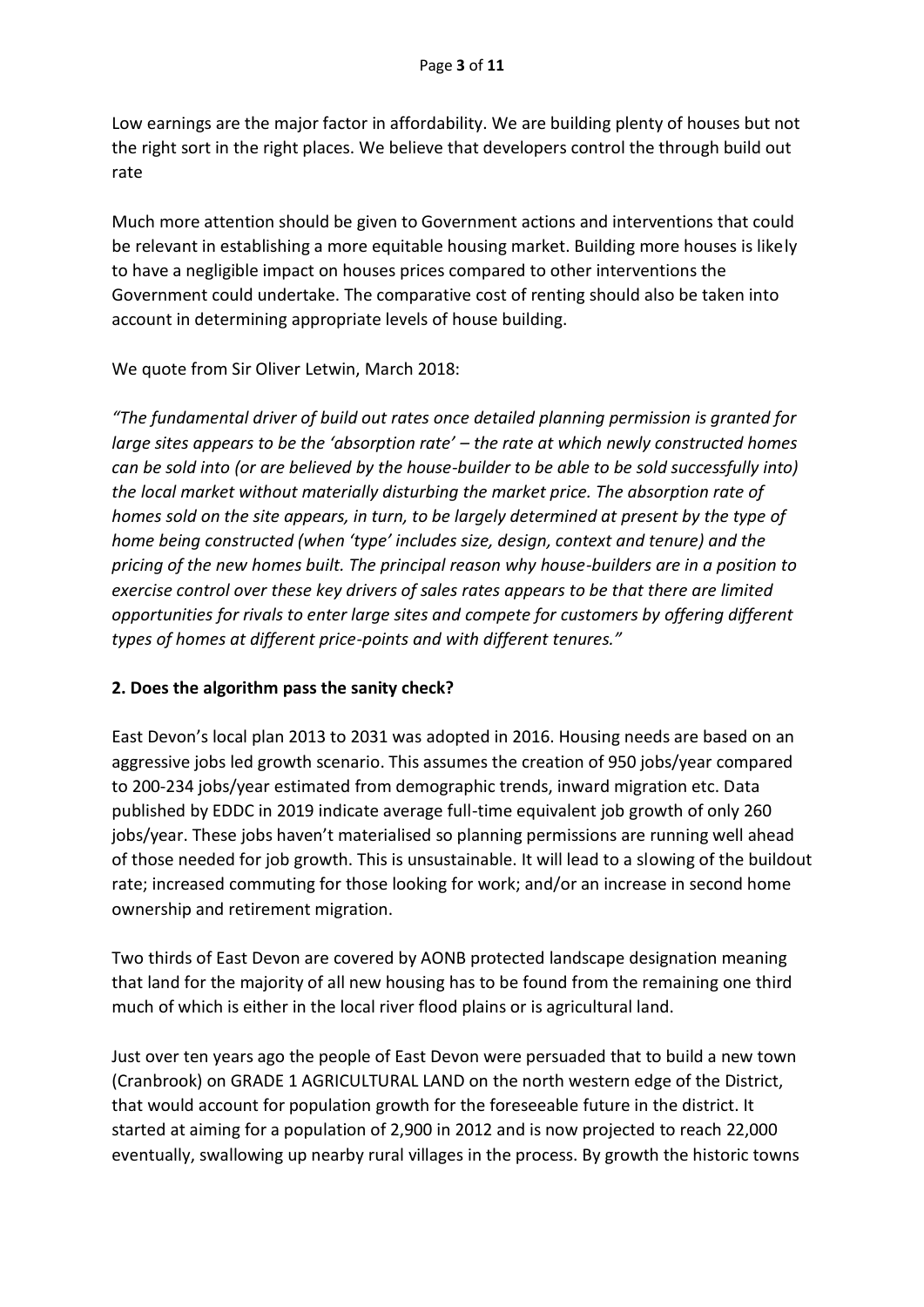of along the eastern bank of the river Exe have now merged into a solid commuter belt stretching from the sea at Exmouth to Exeter.

According to Litchfields the algorithm will impose a 70% increase in this already over inflated housing target at a time of post Covid-19 economic recession. Sadly, Covid-19 will have had a catastrophic impact on our local economy 86% of which is based on service industries such as tourism and hospitality.

This level of increase is simply not a credible prediction and much less so a credible policy response when it comes to planning for housing provision. A notable point as the Government does not have a plan for England and less so one that is open to scrutiny or challenge through plan making mechanisms. Should the Government seriously consider that these kinds of increases are sensible they should set them out in a plan under a mechanism that is open to testing and challenge.

## **Question 4**

Do you agree that incorporating an adjustment for the change of affordability over 10 years is a positive way to look at whether affordability has improved? If not, please explain why.

## **Response**

In answering Question 3 we provide information, illustrated by case studies, on the issues of suitability and the formulas used to adjust housing numbers overall to arrive at appropriate numbers. In summary, the formulas used by Government in generating housing requirements lead to some absurd and unsustainable conclusions, this indicates that the approach is clearly flawed.

## **Question 5**

Do you agree that affordability is given an appropriate weighting within the standard method? If not, please explain why.

**Response** See question 4 answer

## **Question 6**

Do you agree that authorities should be planning having regard to their revised standard method need figure, from the publication date of the revised guidance, with the exception of: Authorities which are already at the second stage of the strategic plan consultation process (Regulation 19), which should be given 6 months to submit their plan to the Planning Inspectorate for examination?

#### **Response**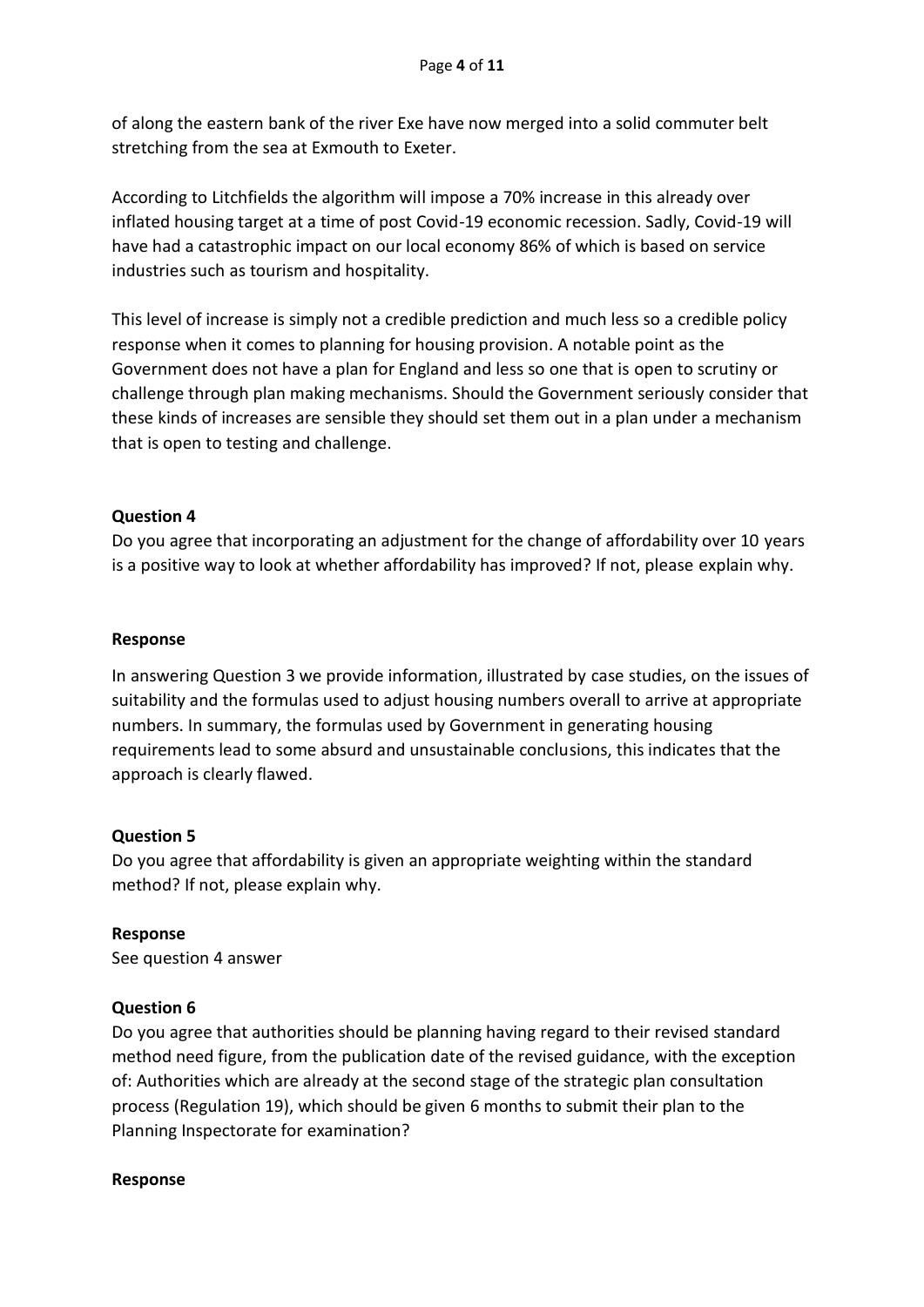Further transitional arrangements will have to be made in relation to the application of the housing delivery test so that those authorities that have seen an increase in their standard method imposed on them are not penalised at least in the short term for not meeting a need figure that they had no prior knowledge and no ability to plan for.

## **Question 7**

Do you agree that authorities should be planning having regard to their revised standard method need figure, from the publication date of the revised guidance, with the exception of: Authorities close to publishing their second stage consultation (Regulation 19), which should be given 3 months from the publication date of the revised guidance to publish their Regulation 19 plan, and a further 6 months to submit their plan to the Planning Inspectorate?

#### **Response**

See answer to question 6

#### **Question 8**

The Government is proposing policy compliant planning applications will deliver a minimum of 25% of onsite affordable housing as First Homes, and a minimum of 25% of offsite contributions towards First Homes where appropriate. Which do you think is the most appropriate option for the remaining 75% of affordable housing secured through developer contributions? Please provide reasons and / or evidence for your views (if possible):

i) Prioritising the replacement of affordable home ownership tenures, and delivering rental tenures in the ratio set out in the local plan policy.

ii) Negotiation between a local authority and developer.

iii) Other (please specify)

#### **Response**

We know from local Neighbourhood Plans that the primary need for affordable housing in East Devon is for social or affordable rented accommodation as required by our adopted policies and so option 1 is most likely to achieve affordable housing that would best meet the identified needs while also providing certainty to the development industry as we would be continuing to follow established policy requirements. It makes no sense to leave this open to negotiation when established up to date policies can be relied on to direct affordable housing to the tenures required in the locality.

We fear that First Homes will reduce money available for social housing and will reduce the homes which are needed particularly in the villages in our area.

#### **Question 9**

Should the existing exemptions from the requirement for affordable home ownership products (e.g. for build to rent) also apply to this First Homes requirement?

#### **Response**

For consistency it would make sense to maintain these exemptions for First Homes.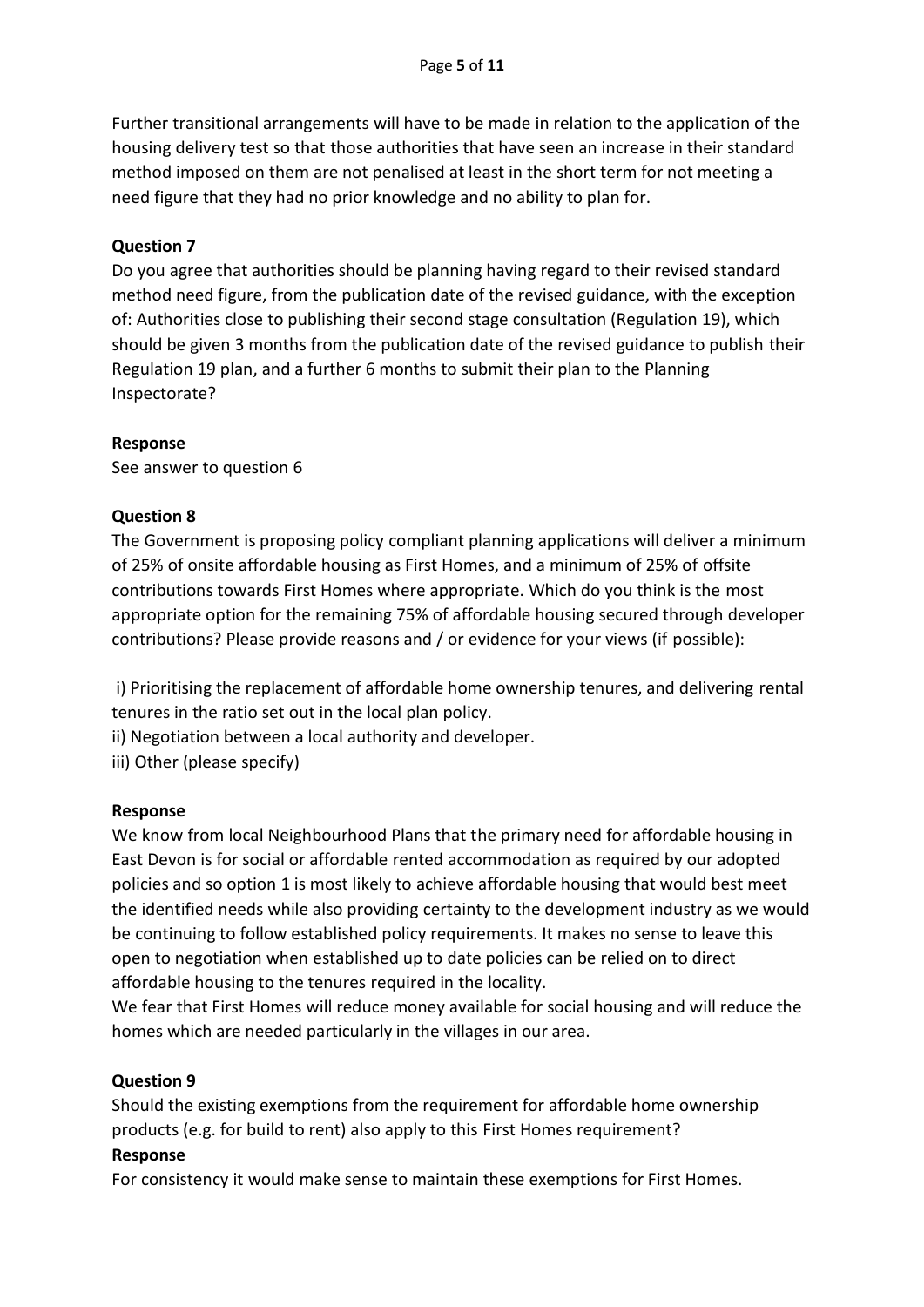# **Question 10**

Are any existing exemptions not required? If not, please set out which exemptions and why. **Response**

See Q9

## **Question 11**

Are any other exemptions needed? If so, please provide reasons and /or evidence for your views.

#### **Response**

See Q9

## **Question 12**

Do you agree with the proposed approach to transitional arrangements set out above? **Response**

The proposed transitional arrangements appear to make sense.

## **Question 13**

Do you agree with the proposed approach to different levels of discount?

## **Response**

Yes – It is essential that local authorities will have flexibility over the level of discount since a 30% discount in an area such as East Devon is unlikely to make the homes affordable to those in need given the significantly greater disparity between house prices and average earnings. It is however unfortunate that varying the level can only be done through a local plan as this means that in the interim a large number of affordable homes will be available at only a 30% discount and will not meet the identified housing needs of the district and will in effect make home ownership cheaper for those who are able to achieve this by their own means anyway.

## **Question 14**

Do you agree with the approach of allowing a small proportion of market housing on First Homes exception sites, in order to ensure site viability?

## **Response**

It seems unlikely that First Homes exception sites will be viable and deliverable unless a small proportion of market housing is included in order to make them sufficiently attractive for land owners to release their land for development.

## **Question 15:**

Do you agree with the removal of the site size threshold set out in the National Planning Policy Framework?

## **Response**

No - We consider that the 1 hectare size threshold should remain and should only be exceeded where there is an identified local need for First Homes that can only be met through a larger site.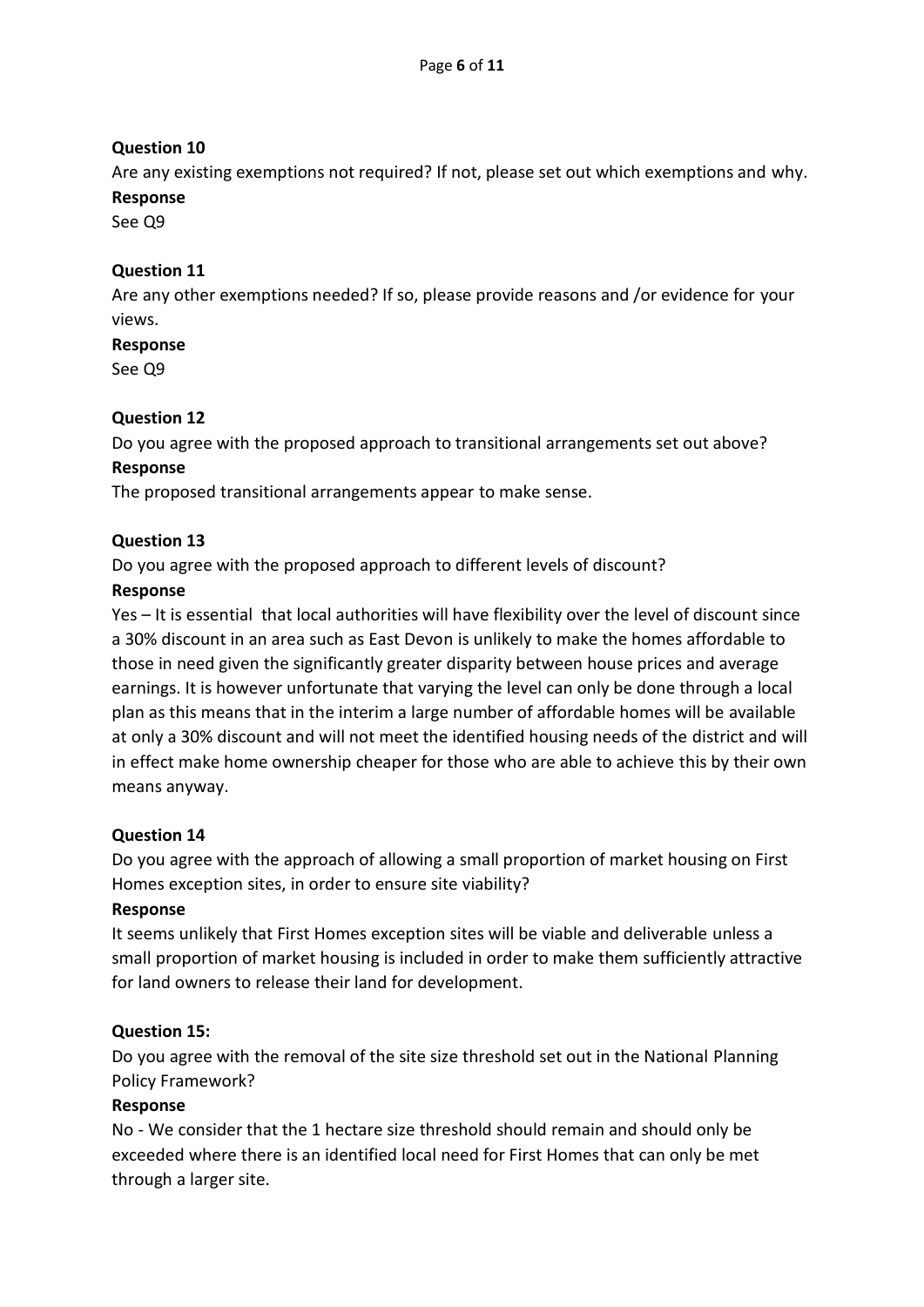# **Question 16:**

Do you agree that the First Homes exception sites policy should not apply in designated rural areas?

#### **Response**

Yes – It is assumed that the reference to designated rural areas relates to those designated as such for right to buy purposes. If so then it is important to ensure that exception sites in such rural locations are specifically tailored to meet identified local housing needs and that the type and tenure of affordable housing matches the identified need. Otherwise effectively general market housing would be provided in unsustainable rural locations and would not constitute a sustainable form of development contrary to the aims of the NPPF.

## **Question 17:**

Do you agree with the proposed approach to raise the small sites threshold for a timelimited period? (see question 18 for comments on level of threshold)

#### **Response**

There is a real need for affordable housing and any raising of thresholds could clearly adversely impact on its delivery to justify raising the threshold for affordable housing contributions a more rigorous assessment of development viability should be undertaken. There is a danger that the national housebuilders could create separate small companies to develop small sites and benefit from this scheme. Measures should be put in place to prevent this by ensuring that only genuine small and medium size builders benefit from these proposals.

## **Question 18:**

What is the appropriate level of small sites threshold? i) Up to 40 homes ii) Up to 50 homes iii) Other (please specify)

#### **Response**

The decision reached should be based on more detailed evidence to justify any threshold, as drafted there is no apparent logic for either the 40 or 50 choice and actually it is questionable whether there would be any significant difference in going for one rather than the other. Choice of one rather than the other would only be credible if there was a marked difference in the nature of developers building out sites at one size level or another, or there were marked changes in viability at or around one or other of these numbers.

## **Question 19:**

Do you agree with the proposed approach to the site size threshold?

#### **Response**

As set out in other answers any threshold should be far more fully justified by robust evidence.

#### **Question 20**: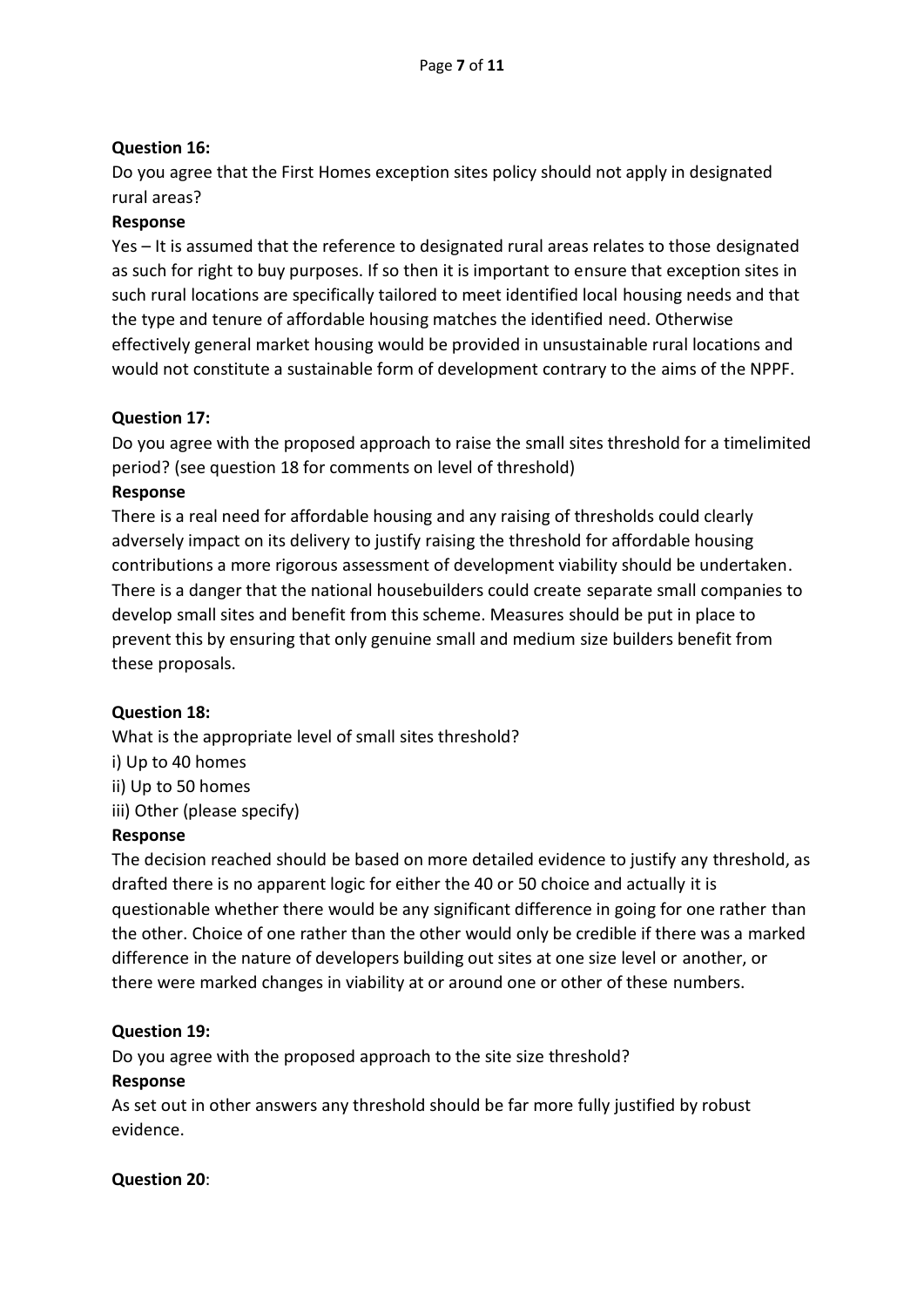Do you agree with linking the time-limited period to economic recovery and raising the threshold for an initial period of 18 months?

## **Response**

Any amendments should be strictly and explicitly time limited.

# **Question 21:**

Do you agree with the proposed approach to minimising threshold effects? **Response**

It is vital that large sites cannot be subdivided so as to benefit from these changes to the thresholds. To introduce these changes without putting clear and robust measures in place would undermine the intention behind the policy by supporting large scale major house builders rather than SME's and would undermine the provision of affordable housing which is badly needed.

## **Question 22:**

Do you agree with the Government's proposed approach to setting thresholds in rural areas?

## **Response**

Yes. Rural areas have very different characteristics and needs to the urban areas so the proposed approach makes sense.

## **Question 23:**

Are there any other ways in which the Government can support SME builders to deliver new homes during the economic recovery period?

## **Response**

Our understanding is that one of the main challenges facing SME builders is access to land with any suitable land of any size likely to be optioned up by major housebuilders preventing access for SME builders. This and the inflated values that major housebuilders are willing and able to pay for land (often at the expense of the funding of infrastructure once viability arguments are made) are what has restricted activity of SME builders. Unfortunately none of the proposals put forward by the government in this consultation or the white paper seem to tackle the fundamental problems with how land for housing is bought and sold in this country.

## **Question 24**

Do you agree that the new Permission in Principle should remove the restriction on major development?

## **Response**

The OVA reviews most major planning applications in their area and increasing these have used the outline planning permission route and never of permission in principle. Our experience is that developers gain the system by seeking approval of outline schemes promising a significant number of affordable housing and infrastructure. Having obtained permission the developer pleads poverty and revises downwards eg. King Alfreds Way,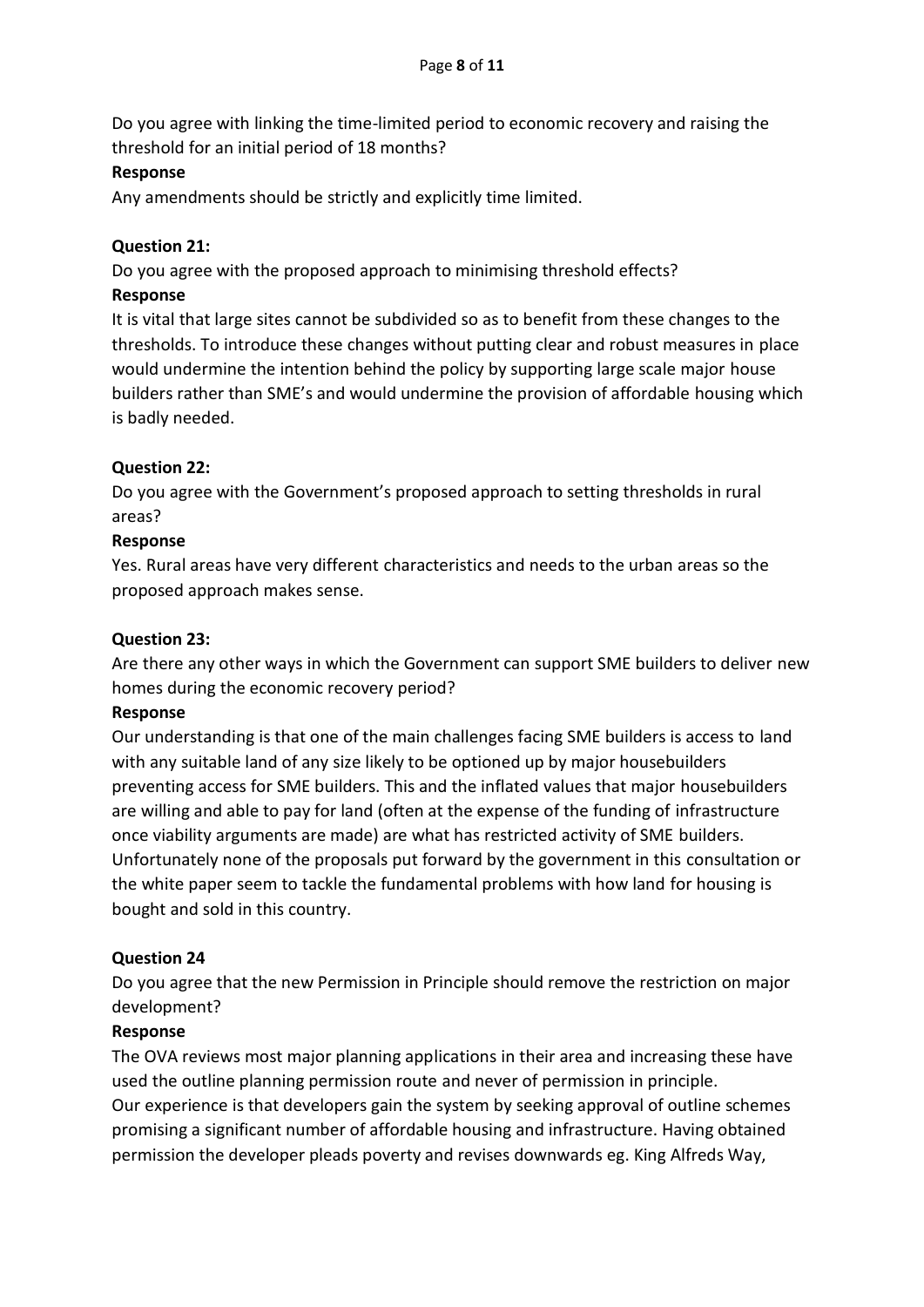Newton Poppleford a promised medical centre has gone for housing and the affordable housing numbers been reduced.

## **Question 25**

Should the new Permission in Principle for major development set any limit on the amount of commercial development (providing housing still occupies the majority of the floorspace of the overall scheme)? Please provide any comments in support of your views.

#### **Response**

If expanding to include major developments then it would be counterproductive to prevent the inclusion of commercial development. Major developments should not just be about building housing but be about building communities. Communities should consist of a mixture of uses with homes being supported by jobs and retail, leisure and community spaces and so these must be included. Flexibility is needed to ensure that sustainable forms of development come forward and so setting a strict limit does not make sense but there should be clear guidance to ensure that the majority is housing.

## **Question 26**

Do you agree with our proposal that information requirements for Permission in Principle by application for major development should broadly remain unchanged? If you disagree, what changes would you suggest and why?

#### **Response**

The information requirements for permission in principle for major housing developments are woefully inadequate and would not allow for a sound and informed decision on any proposals to be made. See q 24

#### **Question 27**

Should there be an additional height parameter for Permission in Principle? Please provide comments in support of your views.

#### **Response**

Yes – This is one of many additional parameters for which information should be sought.

## **Question 28**

Do you agree that publicity arrangements for Permission in Principle by application should be extended for large developments? If so, should local planning authorities be:

i) required to publish a notice in a local newspaper?

ii) subject to a general requirement to publicise the application or

- iii) both?
- iv) disagree

If you disagree, please state your reasons.

#### **Response**

Democracy and localism requires publicity requirements that reflect the scale of development proposed and so they should clearly be extended for any major developments seeking consent and this includes permission in principle. In order to engage with all groups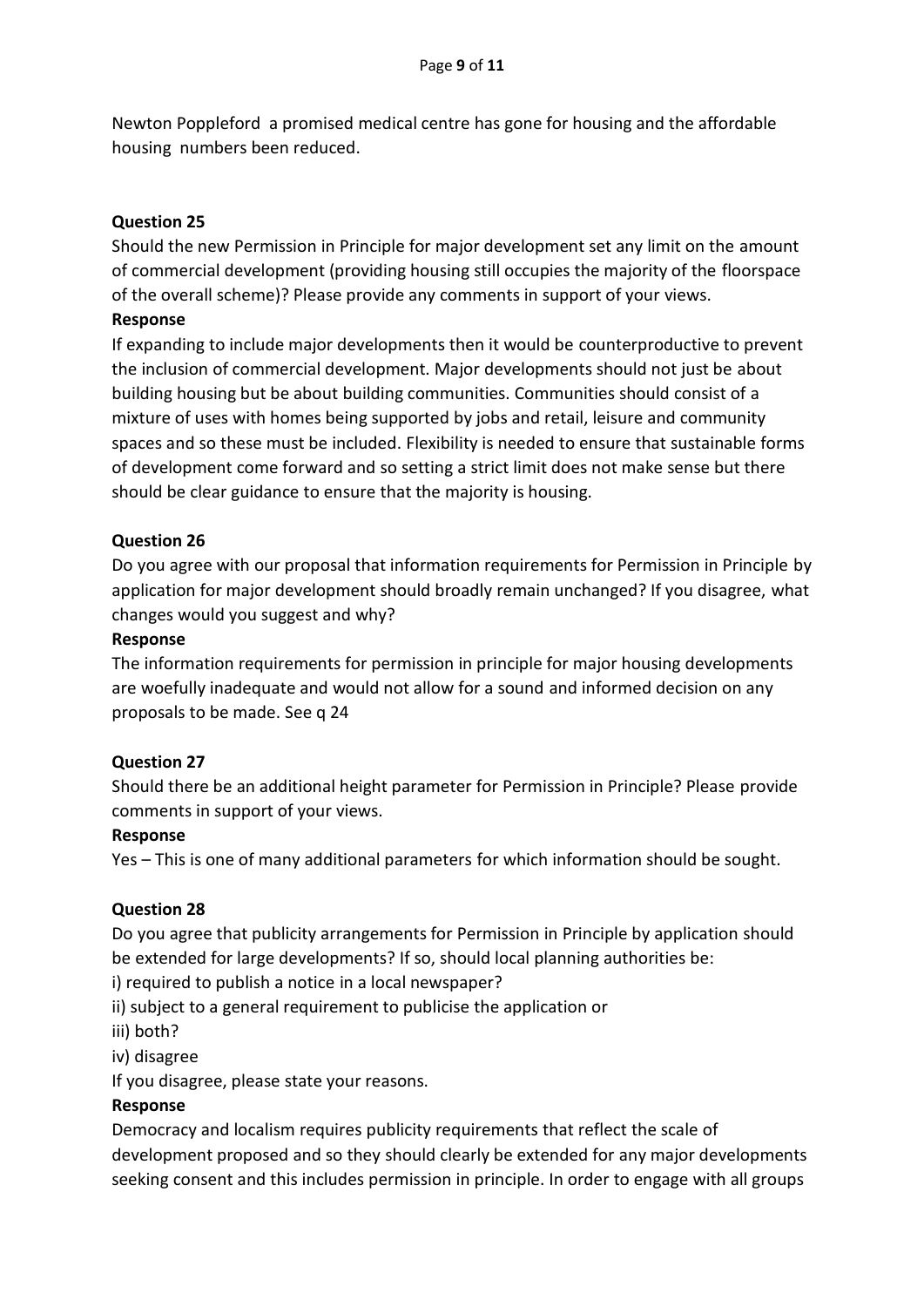in society the greater use of web-sites and social media should be encouraged and the use of newspaper ads phased out particularly as most local newspapers would include a story about any major development themselves negating the need for a formal press advert at the expense of the local authority.

Our experience is that controversial application are submitted in holiday periods. Although views are not sought on the proposed timescales it is considered that a 5 week period for determination and a 14 day consultation would be wholly insufficient to enable the issues to be fully considered by either the community, other stakeholders or indeed the local planning authority.

#### **Question 29**

Do you agree with our proposal for a banded fee structure based on a flat fee per hectarage, with a maximum fee cap?

#### **Response**

Not appropriate for OVA to respond

**Question 30** What level of flat fee do you consider appropriate, and why? **Response** Not appropriate for OVA to respond

#### **Question 31**

Do you agree that any brownfield site that is granted Permission in Principle through the application process should be included in Part 2 of the Brownfield Land Register? If you disagree, please state why.

#### **Response**

Yes – Agree

#### **Question Q32**

What guidance would help support applicants and local planning authorities to make decisions about Permission in Principle? Where possible, please set out any areas of guidance you consider are currently lacking and would assist stakeholders.

#### **Response**

The permission in principle by application route is pointless and simply adds to the layers of legislation and guidance that cause confusion and misunderstandings about the planning system. If the government is serious about simplifying and streamlining the planning system then it should abandon permission in principle by application and simply update the outline planning permission route to serve this purpose. The outline planning permission and reserved matters route is long established and well understood and it is not a surprise that land owners and developers see little benefit in gaining permission in principle instead.

## **Question Q33**

What costs and benefits do you envisage the proposed scheme would cause? Where you have identified drawbacks, how might these be overcome?